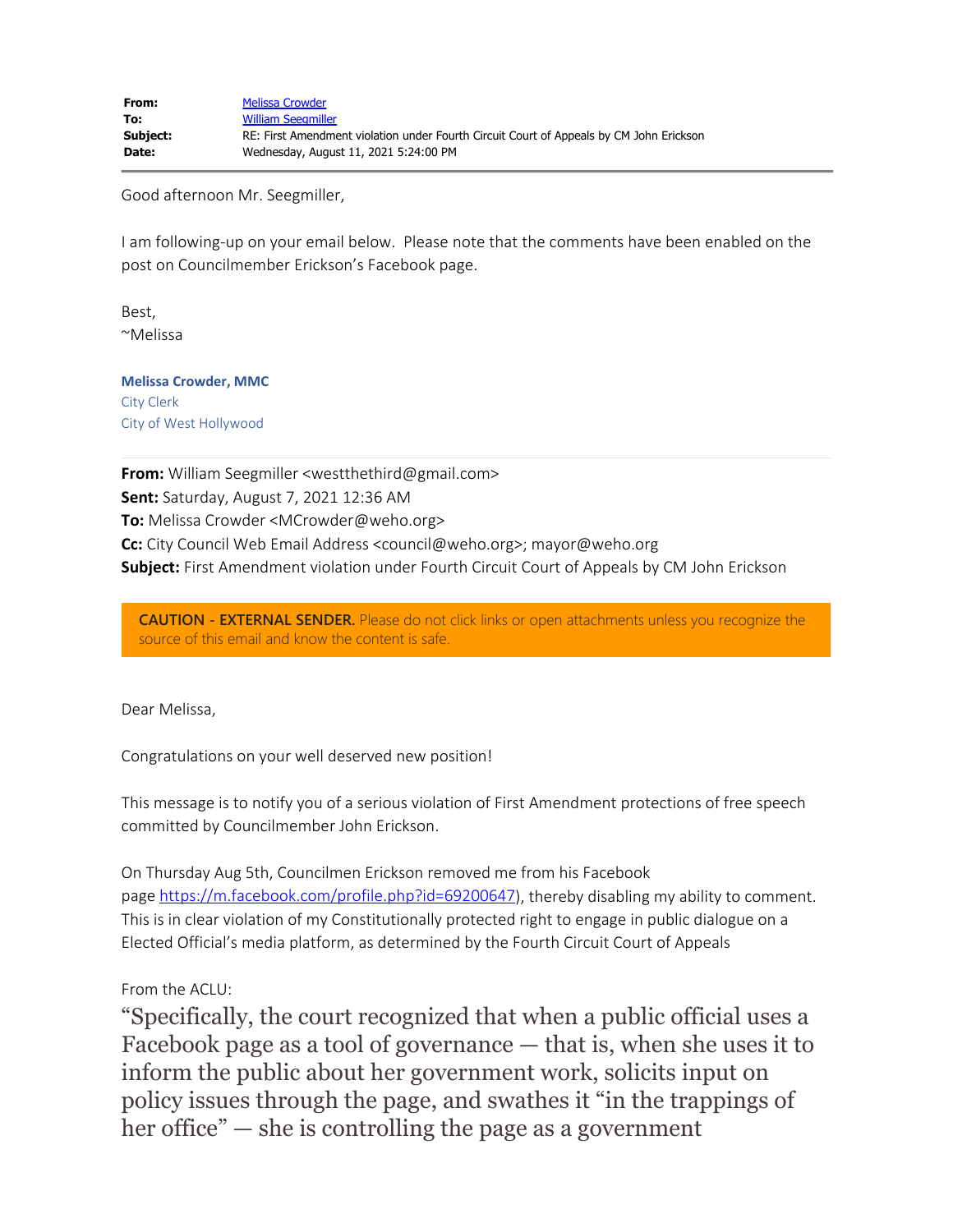actor." ([https://www.aclu.org/blog/free-speech/internet-speech/court-rules-public-officials](https://gcc02.safelinks.protection.outlook.com/?url=https%3A%2F%2Fwww.aclu.org%2Fblog%2Ffree-speech%2Finternet-speech%2Fcourt-rules-public-officials-cant-block-critics-facebook&data=04%7C01%7Cmcrowder%40weho.org%7C49bebe7e514441f3fea508d959761094%7C0432d4aa7c0a41beaa40f696e053e546%7C0%7C0%7C637639185911787607%7CUnknown%7CTWFpbGZsb3d8eyJWIjoiMC4wLjAwMDAiLCJQIjoiV2luMzIiLCJBTiI6Ik1haWwiLCJXVCI6Mn0%3D%7C1000&sdata=vqa4DwUxhHuQKtLXvgHKnN3E7XRgV5IrMkaLdVPmKCc%3D&reserved=0)[cant-block-critics-facebook\)](https://gcc02.safelinks.protection.outlook.com/?url=https%3A%2F%2Fwww.aclu.org%2Fblog%2Ffree-speech%2Finternet-speech%2Fcourt-rules-public-officials-cant-block-critics-facebook&data=04%7C01%7Cmcrowder%40weho.org%7C49bebe7e514441f3fea508d959761094%7C0432d4aa7c0a41beaa40f696e053e546%7C0%7C0%7C637639185911787607%7CUnknown%7CTWFpbGZsb3d8eyJWIjoiMC4wLjAwMDAiLCJQIjoiV2luMzIiLCJBTiI6Ik1haWwiLCJXVCI6Mn0%3D%7C1000&sdata=vqa4DwUxhHuQKtLXvgHKnN3E7XRgV5IrMkaLdVPmKCc%3D&reserved=0)

I've attached numerous examples of Councilman Erickson using said page in an official capacity to inform about official Government work, and using the trappings of his Formal role on this page.

Thank you for you steadfast work and steadfast obligation to uphold the US Constitution.

All the best, West Seegmiller

SWLEARN Research Partner [Westthethird@gmail.com](mailto:Westthethird@gmail.com) | 949.293.0413 Former Director SWOPLA | SWOPLosAngeles.org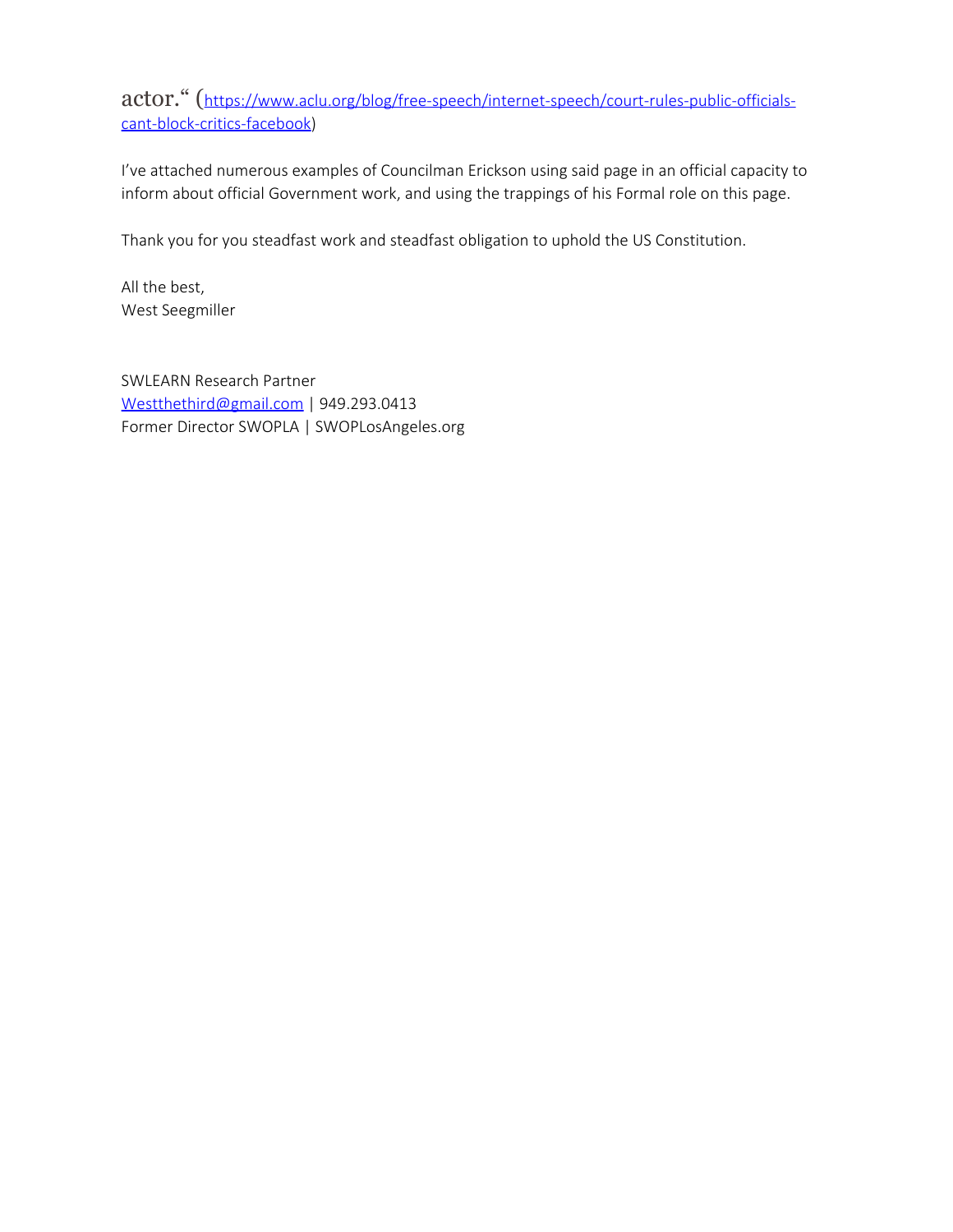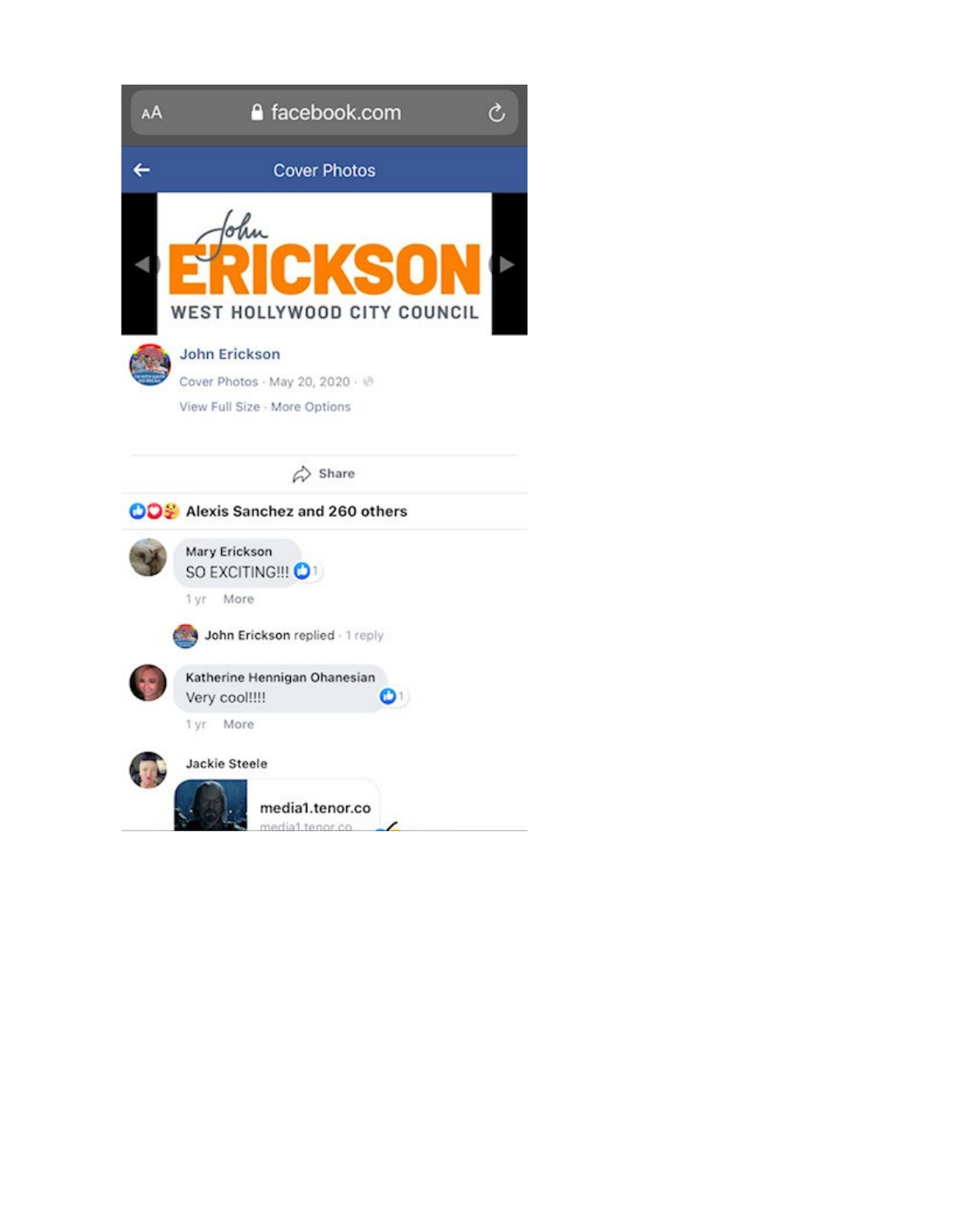...



Important updates re: eviction protections!



Councilmember John M. Erickson July 2 at 1:13 PM - @

Before the #FourthofJuly weekend, I wanted to make sure #WeHo residents knew that Governor Gavin Newsom signed Assembly Bill 832, which extends statewide protections and rent relief programs.

Most... More

Kellan Martz and 4 others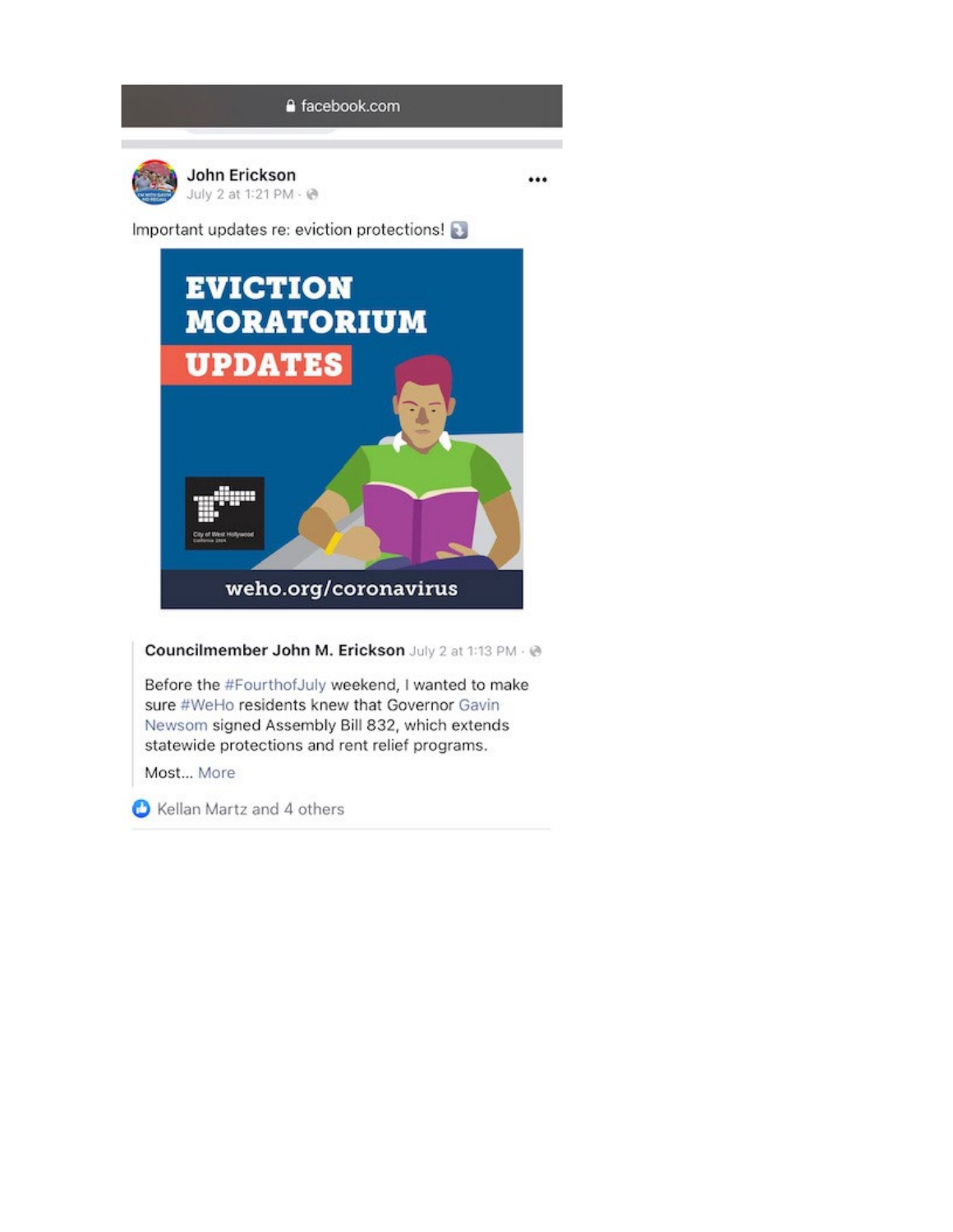## a facebook.com



John Erickson is in West Hollywood, California.

...

July 16 at 4:27 PM - West Hollywood, CA - @

Look, I'm not happy about this either but I know several people who are currently sick @ with the #DeltaVariant and the community spread is real!

I recommend each and every one of us speak to those that we know (and we all know at least 1 person) that isn't vaccinated and get them an appointment ASAP!



City of West Hollywood Government O July 16 at  $2:22$  PM  $\cdot$  @

Due to Increased Transmission of COVID-19, Masks will be Required for Everyone while Indoors at Public Settings and Businesses in LA County Regardless of Vaccination Status Effective Saturday, July 17 at 11:59 p.m.

https://w.eho.city/3esIXUm

Visit the COVID-19 Information Center for vaccine resources. **Get Vaccine Info**